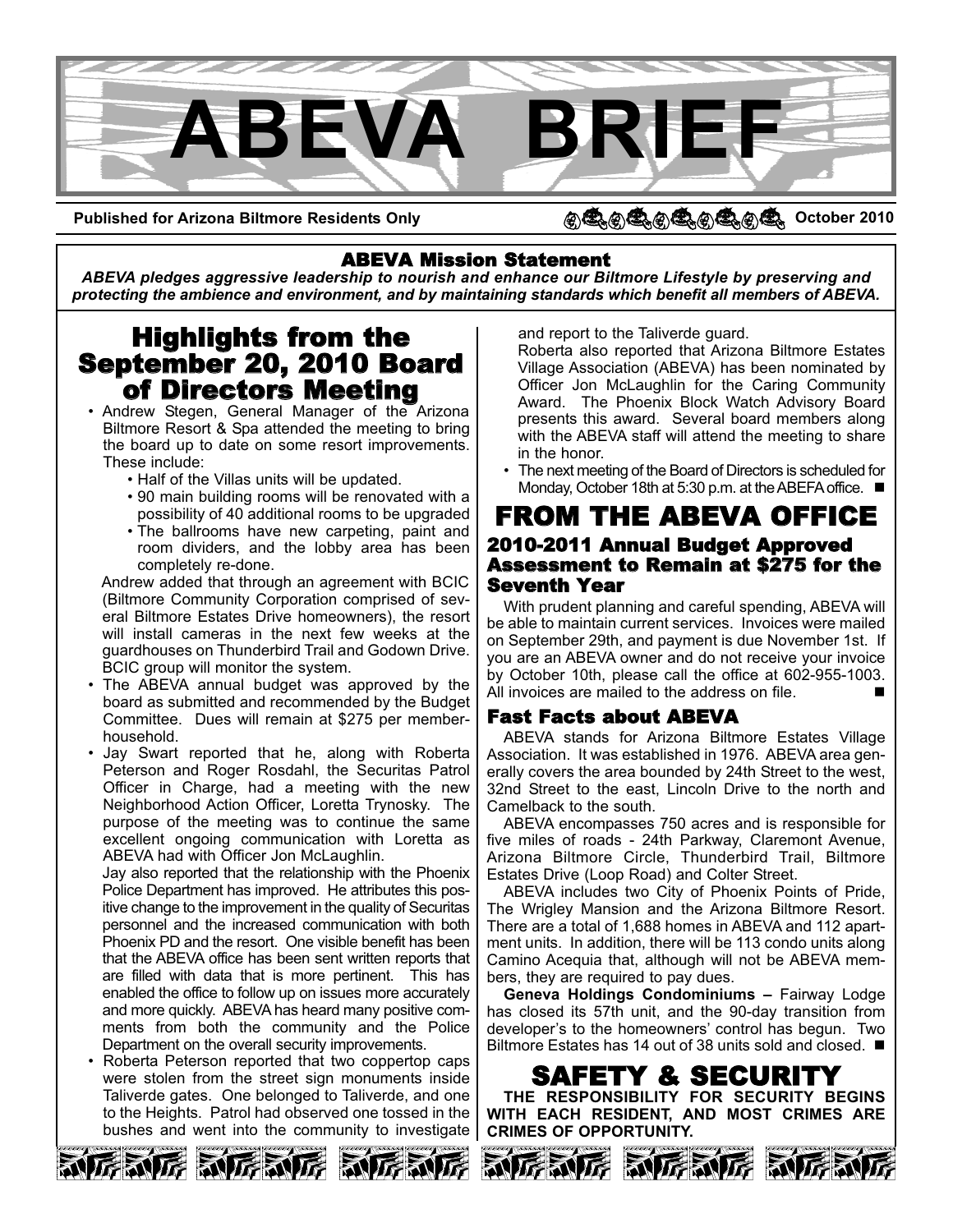

Should you see anything suspicious, call Roving Patrol at 602- 369-4776 or Phoenix Crime Stop at 602-262- 6151. Please program both of these numbers into your home and cell phones. -



#### Driven to Distraction

When you are driving a vehicle, you need to give it 100% of your attention. It is amazing how many drivers don't. They find other activities to keep them entertained and challenged as they try to pilot a ton of steel down a busy thoroughfare. Sometimes the result is tragic. Serious traffic accidents happen because drivers are momentarily distracted and direct their attention away from the task at hand. Below are some typical distractions behind the wheel. Do any of them sound familiar?

- Trying to find a radio station or selections on the CD player
- Fishing around in the glove compartment for something
- Combing your hair, checking in a mirror or even shaving
- Drinking coffee, spilling coffee, or cleaning up the spill
- → Trying to hold a hamburger together while you eat it and keep the ketchup off your shirt or blouse
- Lighting a cigarette, fumbling for a dropped lighter or ember
- **▶** Reading a map
- **▶** Looking for an address
- Dialing a cell phone or carrying on an engrossing conversation with someone in the vehicle
- Disciplining restless children in the car or feeding them snacks
- Dodging a bee in the vehicle
- Staring in amazement at other drivers doing these things

Certainly today we are all rushed, and many of us have become accomplished at doing other things while driving. However, driving and trying to do other tasks decreases the safety of the driver and passengers, because you do not have as much control of the vehicle, and you cannot drive defensively or anticipating other drivers' actions. If you have to do something that requires your attention, then pull over. Safe driving takes all your concentration.

These are things we all know. If publishing them saves just one accident, we will be very thankful.

#### Sub-Association Guard Profile

Several of the sub-associations have guards who have served for many years. This continuity provides all of us with a bonus of extra security. The ABEVA board is pleased to acknowledge these long-time employees for the work they do and the length of time they have served. We want all homeowners to learn a bit about them personally. Each month will feature different guards beginning with the first shift guards. We hope you enjoy getting to know them. All guards at sub-association posts com-







municate daily with the ABEVA Roving Patrol.

We have included two guards this month, a husband and wife team working opposite ends of Claremont. Richard Jouita has been the guard at the Biltmore Greens entrance off 32nd Street for 15 years, and Linda Jouita has been the guard at the Colony Biltmore IV entrance off Arizona Biltmore Circle for 14 years. Rich enjoys helping residents and making sure things run right. Linda delights in the fact that every





day is a new day and she never knows what is going to happen. She also loves to help the residents work through any issues. Outside of work Rich and Linda enjoy mystery movies, playing cards, playing darts and having barbecues with friends. Linda also enjoys cooking, and Rich likes to camp. They enjoy the company of their two "girls" of the canine variety, Phoebe and Pru.

### MEETINGS & LUNCHEONS National Bank of Arizona's Taste of the Biltmore

National Bank of Arizona at 6001 North 24th Street is proud to host the 4th Annual Taste of the Biltmore on Thursday, October 7th from 6:00 p.m. to 8:00 p.m. This year, NBAZ is  $\overline{\mathbb{R}}$ making this exclusive event free for Biltmore community residents on the lawn. The event



will be held under the stars on the front lawn of the National Bank of Arizona's Biltmore Corporate Center.

In addition to the social festivities, attendees will be gathering to support local charities. We Are The Valley – Banding Together for Arizona Charities, a combination of 10 area non-profits that are partnering to use their resources more effectively, will officially launch its program at Taste of the Biltmore 2010. For a donation of \$15, guests will receive a giving band and an exclusive dining booklet with over \$350 in valuable offers from participating local restaurants. Entrance to the event is free of charge. For addition information, call Erin Staniek at 602-212-5431. ■

#### Camelback East Village Planning Committee

The next meeting is scheduled for Tuesday, October 5th at 6:00 p.m. at the Devonshire Senior Center, 2802 East Devonshire Avenue (one block north of Indian School Road). The meetings are open to the general public. For additional information, please call Marc Thornton, Camelback East Village Planner at 602-261-8701 or visit the website at www.phoenix.gov/PUBMEETC/indxhtml.html.

#### Biltmore Networking Group

The Biltmore Networking Group monthly happy hour provides an excellent opportunity to meet and network with others in the Biltmore community. There is usually a group of about 60 to 80 professionals, from finance, fine arts, government, hospitality and many more.





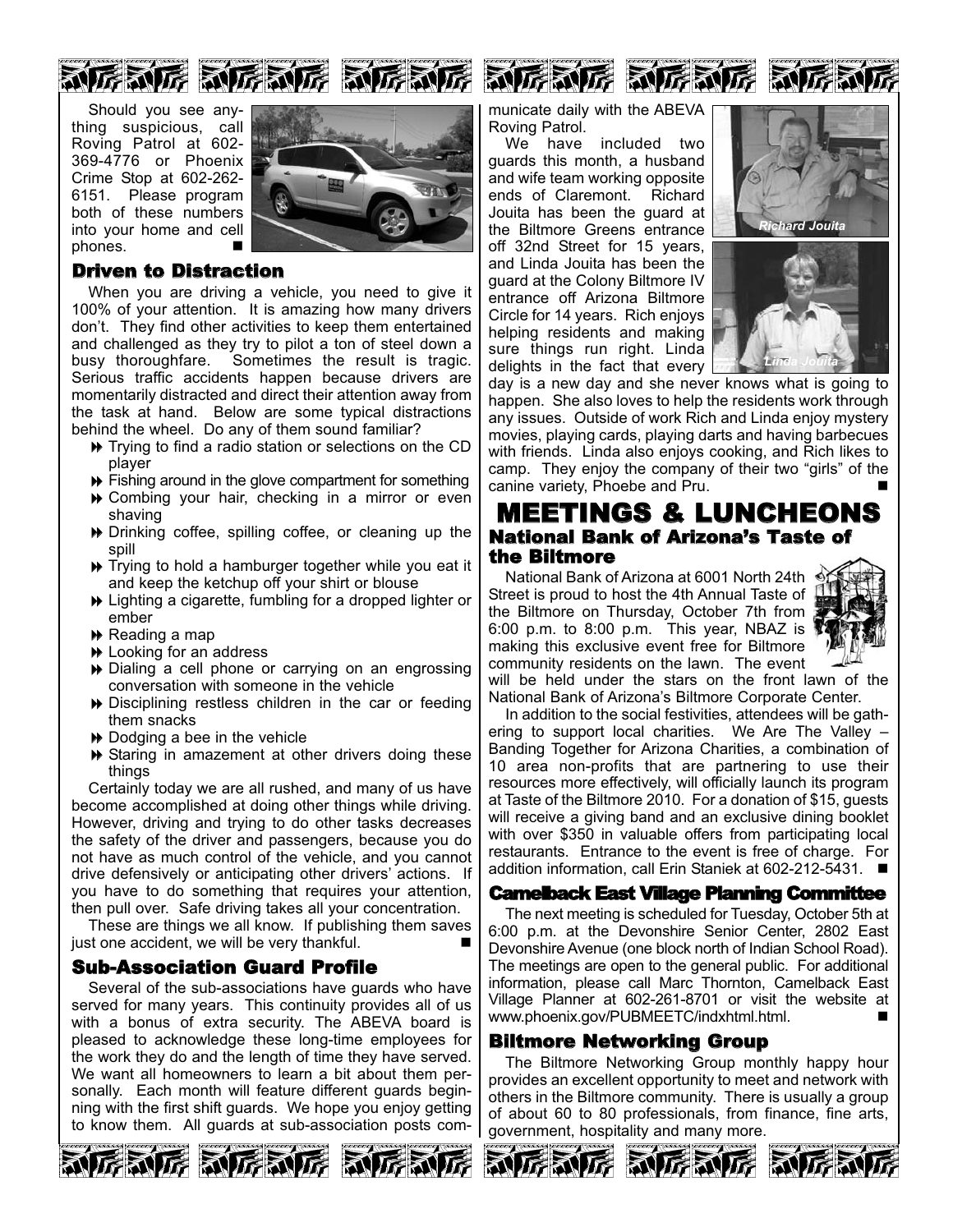# 心存动存 动存动存 动存动存 动存动存 动存动存 动存动

This month's happy hour is planned for October 7th from 5:30 p.m. to 7:30 p.m. at the Omaha SteakHouse Garden Lounge inside the Embassy Suites Biltmore located at 2630 East Camelback Road in Phoenix. There is no need to RSVP, and there is never a charge to attend this event. If you have any questions or would like to be added to the email list for monthly announcements, please contact Shahpar Shahpar at Tiffany & Bosco, P.A. at ss@tblaw.com or 602-255-6020.

#### Biltmore Area Partnership Luncheon

The next Biltmore Area Partnership networking luncheon will be Tuesday, October 26th at The Capital Grille in the Biltmore Fashion Park. The guest speakers will be Karen Litton, SCMD, CSM, Senior Manager, Property Management at Biltmore Fashion Park and Kate Birchler Senior Manager, Marketing at Biltmore Fashion Park and Scottsdale Fashion Square. Both malls are Westcor properties and are subsidiaries of Macerich. Recently, great activity has been ongoing at the Biltmore Fashion Park.

They will provide a full update on, new restaurants, retailers, programs, events and activities at the Biltmore Fashion Park. Reservations for the luncheon are required by Friday, October 22nd. The cost is \$25 for members and \$35 for guests and non-members. Networking will be from 11:30 a.m. to 12 noon, at which time lunch will be served. The guest speaker will address the attendees from 12:30 p.m. to 1:00 p.m. For additional information, please call Ed Rossi at 602-957-6483. Non-members need a reservation, and checks must be sent prior to the luncheon. Send checks to the Biltmore Area Partnership, 3104 East Camelback Road, #174, Phoenix, AZ 85016.

# NEWS FROM ABEVA NEIGHBORS Tennis Players Wanted

ABEVA homeowner Margie Ziff who is a 3.5 to 4.0-player is looking for players to join in matches. If you are interested in tennis, please call her before October 9th at 248-855-4028 or after October 9th at 602-957-2195. -

#### Biltmore Fashion Park Returns Popular Event Series

Biltmore Fashion Park will bring back Movies in the Park for eleven weeks this fall. The movie series showcases classic American films on Center Lawn and is free of charge and open to the public. Movies in the Park is a great way to spend a Friday evening at 7:30 p.m. under the stars. Movies are shown in their original, unedited format on Center Lawn.

Movie schedule through December: November 5 - *Bye Bye Birdie*, November 12- *North by Northwest*, November 19 - *The Great Gatsby*, November 26 - no movie, December 3 - *American Graffiti*, December 10 - *Holiday Inn*, December 17- *Scrooged*

For more information on Movies in the Park, please visit westcor.com or call 602-955-1963. -

### The Wrigley Mansion Club

**Fireside Sundays are back on the patio!** The Wrigley Mansion features live music, wonderful food and drink specials every Sunday from 4:00 p.m. to 8:00 p.m. Close your weekend in style.

**Thanksgiving -** Reserve your table now, as every year is a sellout. The cost for adults will be \$65. Children over five years of age will be charged \$32.50. For reservations, please call 602-955-4079.

#### Arizona Biltmore Resort & Spa

**The holiday rate for ABEVA members is \$99.** This rate is available November 19th – 27th and December 17th – 29th. For reservations, please call 602-955-6600.

**Don't miss High Five Happy Hour at Frank & Albert's Bar daily from 5:00 p.m. – 7:00 p.m.** Enjoy select cocktails, beer, wine and appetizers for \$5. Bar Bites are half off.

**Wright's Winemaker Dinner Series is back for its 21st season.** The first







### **ABEVA Board of Directors**

**James Bell, President Heather Litton, Vice President Stephen Hoffman, Treasurer Marcia Finberg, Secretary Camille Ercolano Steve Goldston Mark Monserez Dr. Arnold L. Serbin L.A. Shafkind Harvey Shrednick Jay Swart**

**ABEVA Office Information 2525 East Arizona Biltmore Circle, Building D, Ste. 145 Phoenix, Arizona 85016 Hours Mon.-Fri. 8:30 am-5 pm 602-955-1003 phone 602-955-1144 fax Roberta Peterson - Exec. Dir. email: rpeterson@abeva.com Beryl Ross - Executive Assistant & Notary - bross@abeva.com Roving Patrol: 602-369-4776 Police Dept. Non-Emergency: 602-262-6151 Resort Truck Parking on ABC Hotline 602-954-2573**



#### **Website Information**

Sign on to visit the website by going to www.abeva.com. If you do not yet have a login name and password, from the menu on the left choose e-forms, then choose login request, fill out the required information and click submit. We will send your preassigned login name and password back by email. You may read board minutes and the *ABEVA Brief* online. ■

动匠动匠